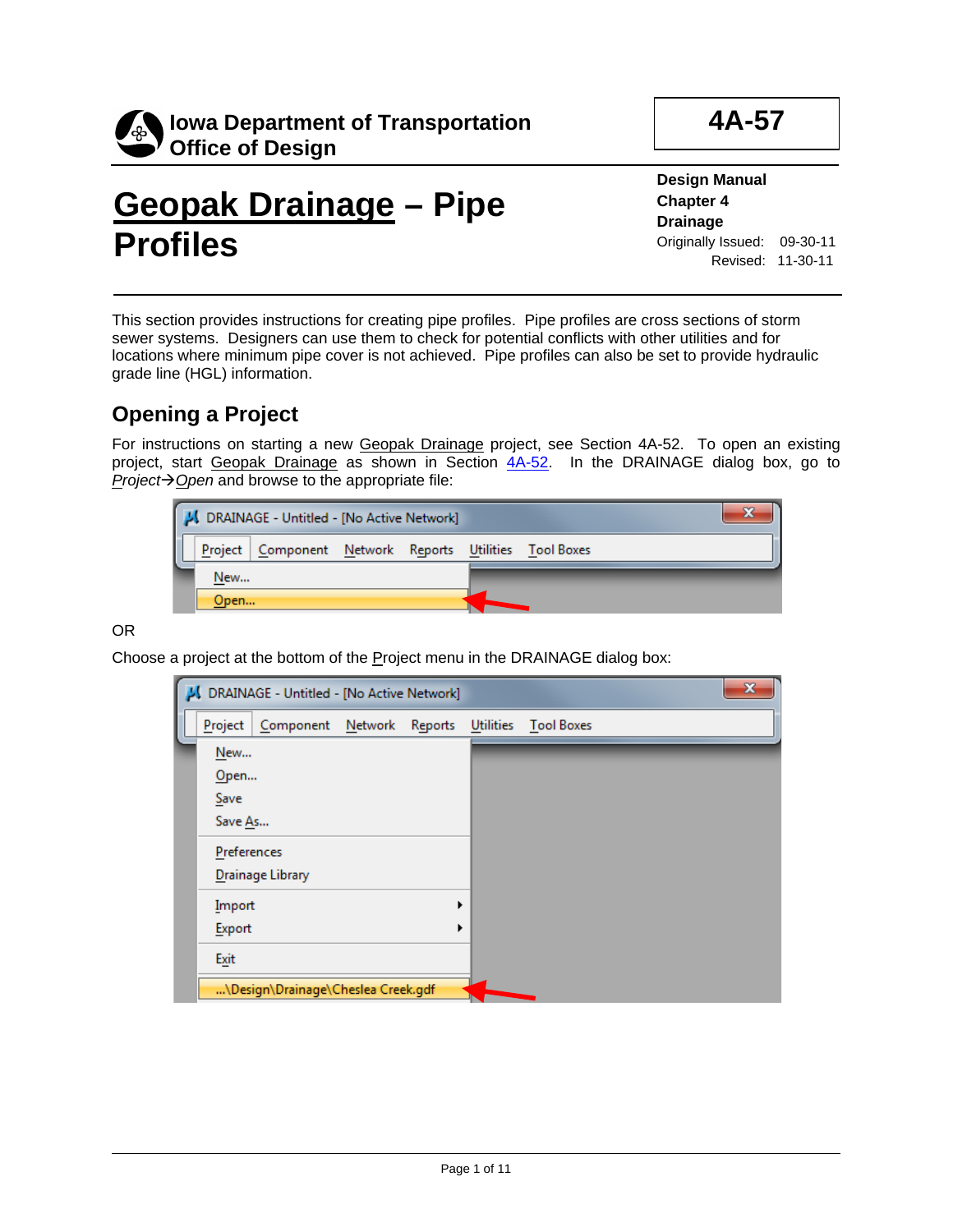# **Creating a Pipe Profile**

Pipe profiles can be created in several ways:

• Using the Component menu in the DRAINAGE dialog box:



Using the Drainage Profile toolbox accessed through the DRAINAGE dialog box:



The following tool box will appear:



• Using the Drainage Tool box accessed through the DRAINAGE dialog box:



The following tool box will appear:

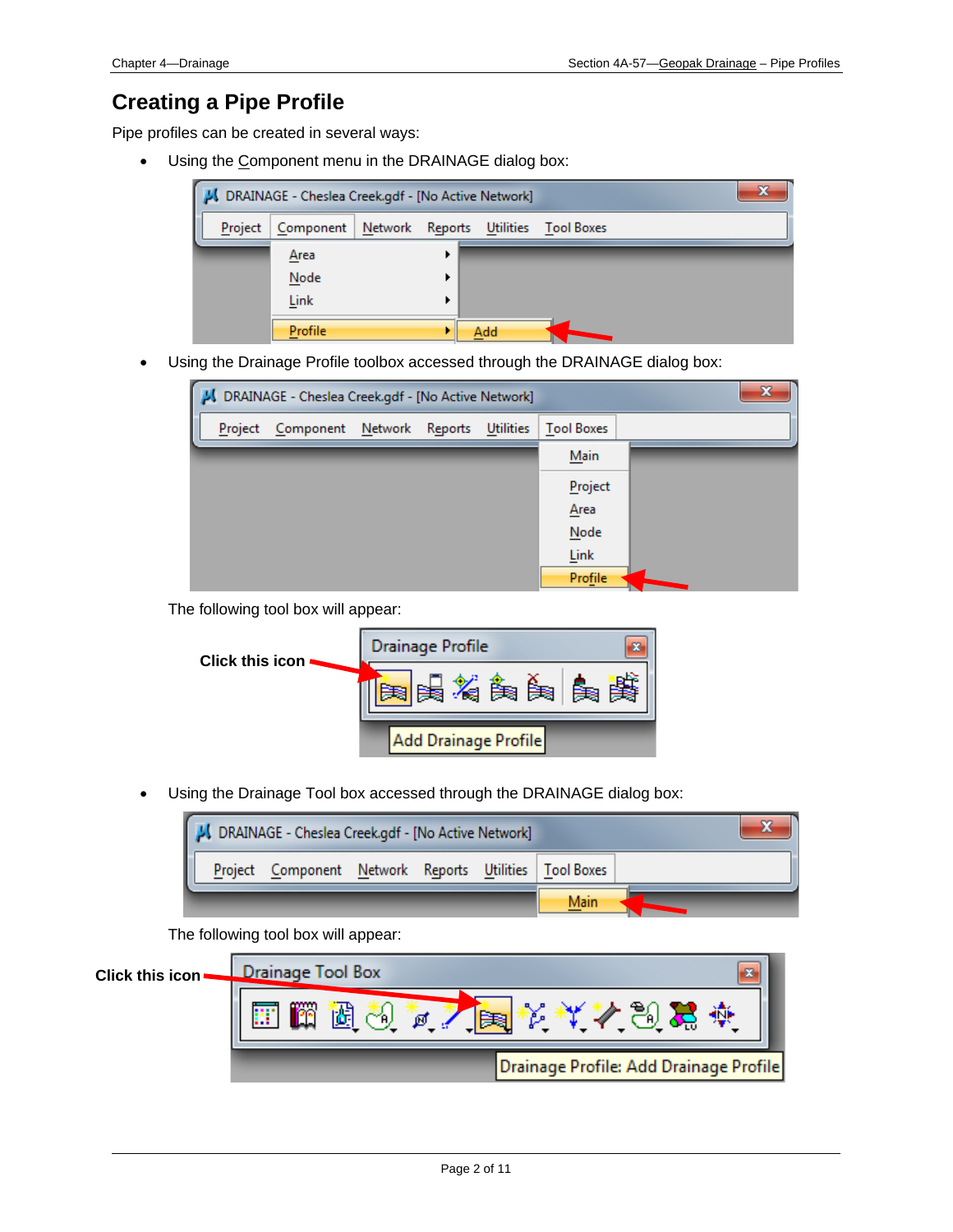• Using the Navigator accessed through the DRAINAGE dialog box:



The following dialog box will appear:

| Navigator                           | $\mathbf x$<br>i=i       |                               |
|-------------------------------------|--------------------------|-------------------------------|
| View<br>Tools<br>1) Click this icon |                          |                               |
| 伦                                   | ↗<br>$\varnothing$<br>È₩ |                               |
| ID<br>Description                   |                          | 2) Click the<br>Add Item icon |
| None Available                      | л                        |                               |
|                                     |                          |                               |
|                                     |                          | Add Item                      |
|                                     |                          |                               |
|                                     |                          |                               |
| <b>Window Center</b><br>Highlight   | ŢIJ<br>Query             |                               |

Regardless of the method designers use to add a profile, the following dialog box will appear:



Click Apply and the Edit Drainage Profile dialog box will appear. Go to *File*→ Open and browse to the Profile\_Preferences.ppf file located in the W:\Highway\Design\CADD\Geopak\Drainage folder. This file presets several settings.

| <b>LG</b> Edit Drainage Profile $(1)$ | Profile ID,<br>see above |
|---------------------------------------|--------------------------|
| File                                  |                          |
| Open                                  |                          |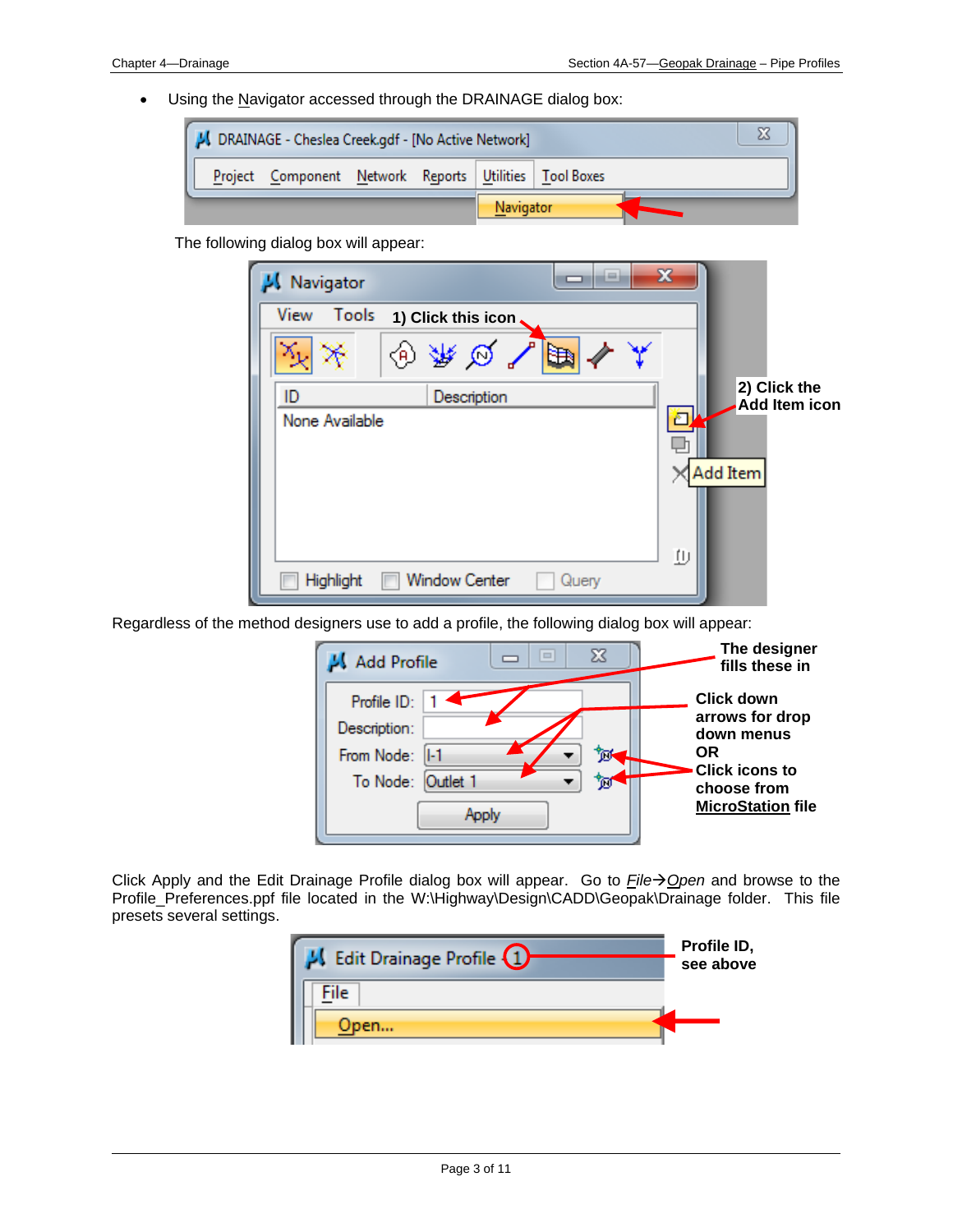# **Registration**

Clicking on the Registration tab in the Edit Drainage Profile dialog box brings up the following settings:

| LG Edit Drainage Profile - 1                                                    | x<br>$\Box$<br>$\Box$                                                |
|---------------------------------------------------------------------------------|----------------------------------------------------------------------|
| File                                                                            |                                                                      |
| Description:                                                                    | Apply<br>View Number: $\begin{bmatrix} 1 & \mathbf{v} \end{bmatrix}$ |
| Registration   Display    Drainage Information    Grid & Labels    Link Profile |                                                                      |
| Registration Point                                                              | Projection                                                           |
| 1644326.639<br>X.<br>DP.                                                        | <b>Identify Profile Cell</b><br>Project to Chain:                    |
| 1640165.762<br>Y.                                                               | Chain :                                                              |
| Scale                                                                           | Grid Stationing and Elevations                                       |
| 10.000<br>Horizontal:                                                           | Begin Station: 0+00.00                                               |
| 1.000<br>Vertical:                                                              | End Station: $5+26.47$                                               |
| Node Information                                                                | Max. Elevation: 1150.000                                             |
| ৳অ<br>From: $  -1  $                                                            | 1110,000<br>Min Elevation:                                           |
| To: Outlet 1<br>™ল                                                              | Reference Surface                                                    |
| <b>Reset Profile</b>                                                            | \Photo\17122008.TIN<br>Q<br>TIN File<br>▼∣                           |
|                                                                                 | Vertical Offset:<br>0.000                                            |
|                                                                                 |                                                                      |

# **Registration Point**

Sets the X and Y coordinates where the pipe profile will be placed. These can be keyed in, or the designer can use the DP button and choose a place within the file or model.

### **Scale**

Preset by the Profile Preferences file. This setting plots the vertical axis at 10 times the horizontal axis. Changing Horizontal to 5 will plot the vertical axis at 5 times the horizontal axis.

#### **Node Information**

The starting and ending points of the profile. These can be changed by selecting from the drop down menu using the  $\blacktriangledown$  icon, or selecting a node from the MicroStation file using the  $\mathbb{\mathbb{F}}$  icon.

Clicking on the Reset Profile icon will reset the profile display to the current setting of the Edit Drainage Profile dialog box.

# **Projection**

When toggled on, the name of chain onto which profile elements are projected is specified.

#### **Grid Stationing and Elevations**

Ending station is calculated based on the length of the profile and the beginning station.

Max. Elevation and Min. Elevation are automatically determined by Geopak Drainage, based on the profile. Designers can key-in values to change the range.

### **Reference Surface**

Allows the designer to choose a file to draw a ground profile (can be either existing ground surface or proposed design surface) above the pipe profile. If left blank, individual node elevations are used.

Clicking on *Apply* will draw the profile. It will also redraw the profile if any Registration settings are changed. The profile should look similar to the figure below.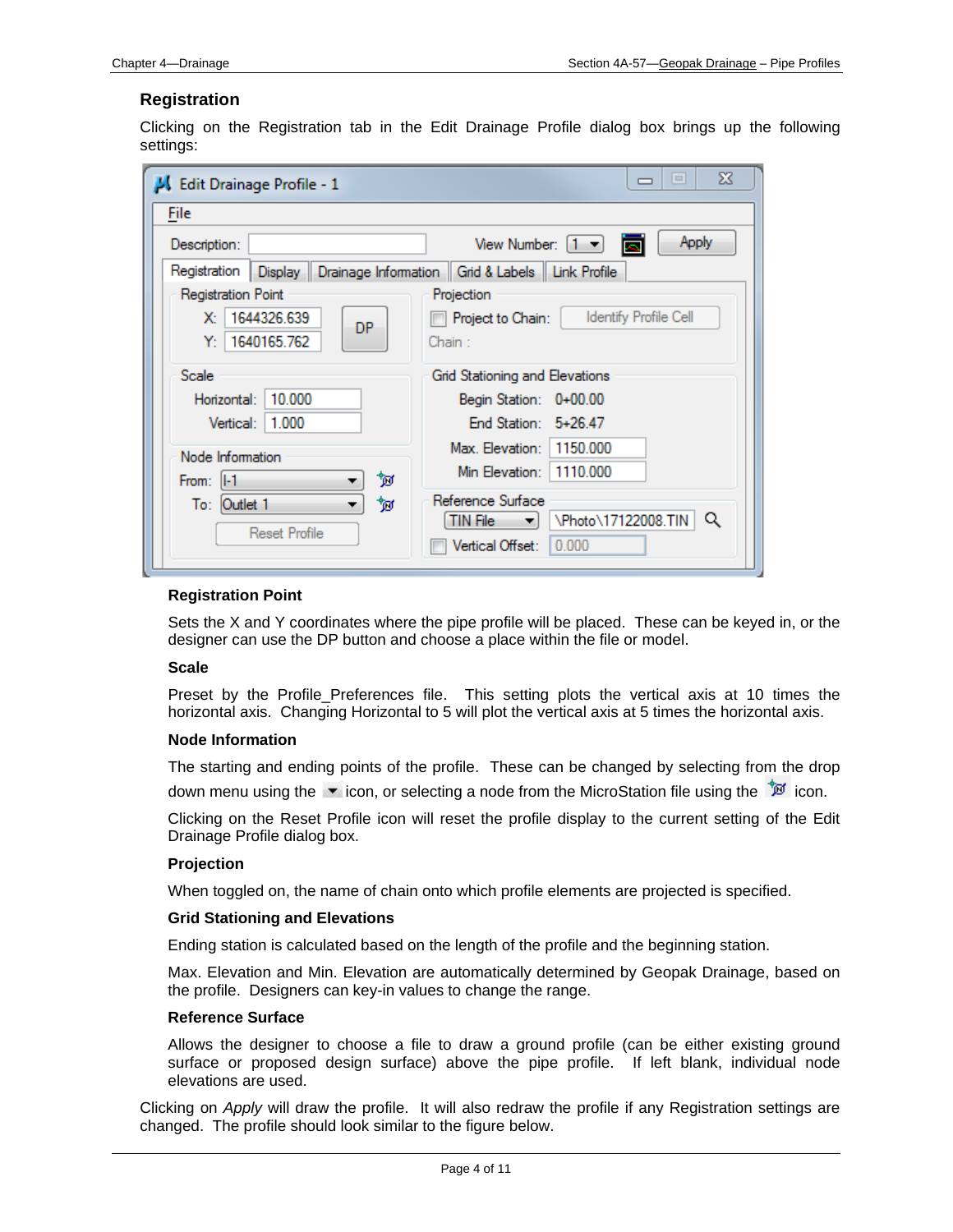

# **Display**

Clicking on the Display tab in the Edit Drainage Profile dialog box brings up the following settings:

|                  | x<br>Edit Drainage Profile - 1<br>-                                                  |
|------------------|--------------------------------------------------------------------------------------|
|                  | File                                                                                 |
|                  | Apply<br>View Number: $\begin{bmatrix} 1 & \star \end{bmatrix}$<br>Description:<br>ø |
|                  | Drainage Information   Grid & Labels   Link Profile<br>Display<br>Registration       |
| Click in box     | Soffit<br>Water Line Crossings                                                       |
| to toggle on     | ⊽<br>ነ2<br>Label:                                                                    |
|                  | Pipe Center<br>Drainage Crossings<br>12<br>Label:                                    |
| Double-click to" | <b>Invert</b><br>J                                                                   |
| set symbology    | Sewer Line Crossings<br>Design Surface<br>ነ2<br>Label:<br>V                          |
|                  | Misc. Utility Crossings<br>Original Ground<br>12<br>Label:<br>V                      |
|                  | None Available<br>ID:<br>$\overline{\mathbf{v}}$<br><b>Ref Surface</b>               |

Only those items which are toggled on will be displayed in the profile. Designers can add in more items if needed.

The Profiles\_Preferences file presets the Display settings as shown above. The default symbology settings are as follows:

# **Soffit**

Level: dsnSewerStormPipeProf Color: ByLevel Style: ByLevel Weight: ByLevel **Invert** Level: dsnSewerStormPipeProf Color: ByLevel Style: ByLevel Weight: ByLevel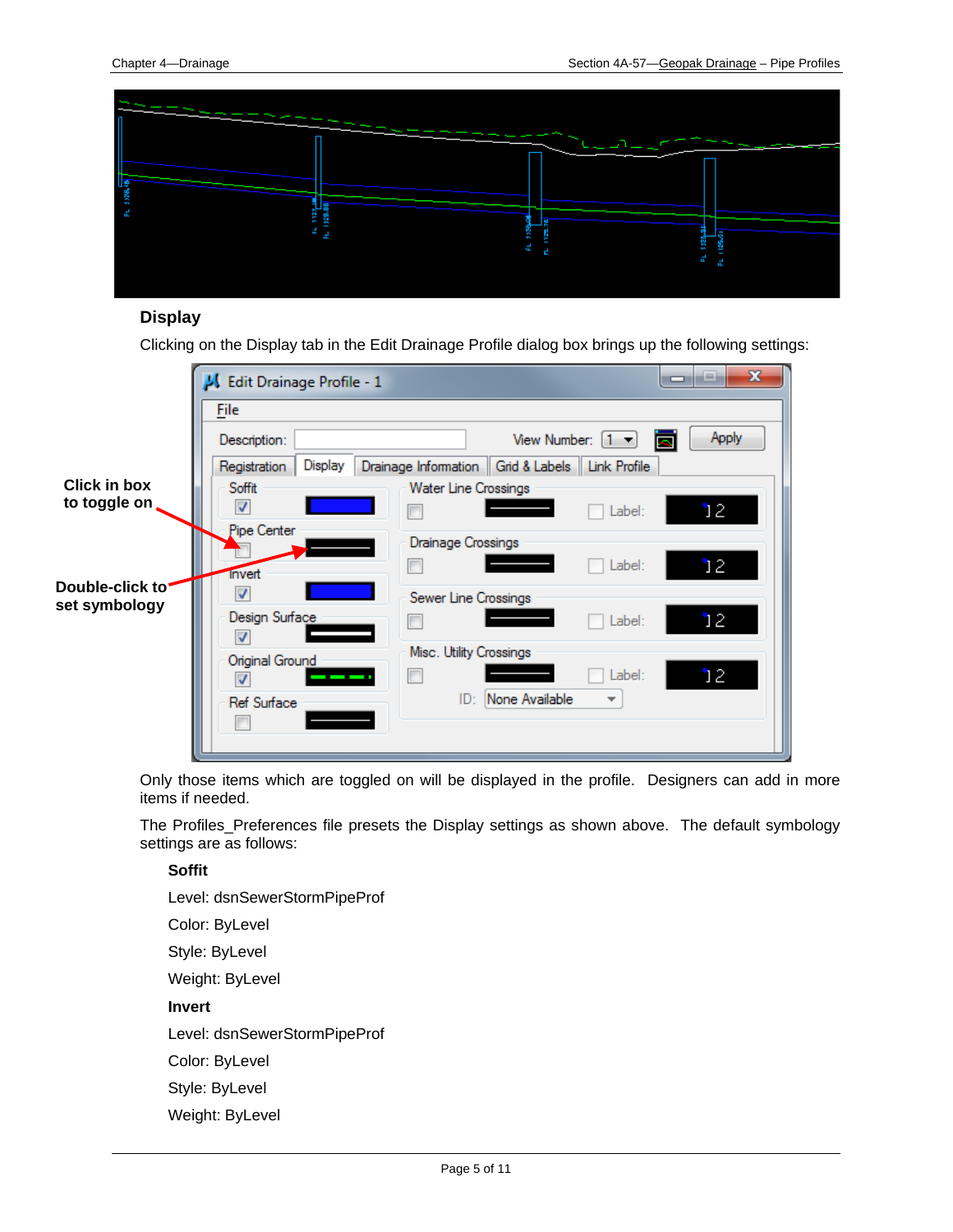# **Design Surface**

Level: dsnProfileGradePropLine

Color: 0

Style: 0

Weight: 2

# **Original Ground**

Level: dsnProfileGradeExistLine

Color: ByLevel

Style: 3

Weight: 2

Clicking on *Apply* will redraw the profile if any Display settings are changed.

# **Drainage Information**

Clicking on the Drainage Information tab in the Edit Drainage Profile dialog box brings up the following settings:

| Edit Drainage Profile - 1 |                                                                                  | $\mathbf x$<br>--        |  |  |  |  |  |
|---------------------------|----------------------------------------------------------------------------------|--------------------------|--|--|--|--|--|
| File                      |                                                                                  |                          |  |  |  |  |  |
| Description:              | <b>Apply</b><br>View Number: $\begin{bmatrix} 1 & \mathbf{v} \end{bmatrix}$<br>A |                          |  |  |  |  |  |
| Registration   Display    | Drainage Information   Grid & Labels   Link Profile                              |                          |  |  |  |  |  |
| Hydraulic Grade Line      | Maximum Soffit                                                                   | Drainage Node            |  |  |  |  |  |
| ⊽                         |                                                                                  | $\overline{\mathcal{L}}$ |  |  |  |  |  |
| Critical Depth            | Minimum Invert                                                                   |                          |  |  |  |  |  |
|                           |                                                                                  | Double-click to          |  |  |  |  |  |
| Uniform Depth             | Minimum Cover                                                                    | set symbology            |  |  |  |  |  |
|                           |                                                                                  |                          |  |  |  |  |  |
| Energy Grade Line         | Maxwum Depth                                                                     |                          |  |  |  |  |  |
|                           |                                                                                  |                          |  |  |  |  |  |
| Click in box to toggle on |                                                                                  |                          |  |  |  |  |  |
|                           |                                                                                  |                          |  |  |  |  |  |

Only those items which are toggled on will be displayed in the profile. Designers can add in more items if needed.

**Note:** Hydraulic Grade Line is placed on a non-plotable level. It will display on screen, but will not plot.

The Profiles\_Preferences file presets the Drainage Information settings as shown above. The default symbology settings are as follows:

### **Hydraulic Grade Line**

Level: dsnNonPlotable

Color: ByLevel

Style: ByLevel

Weight: ByLevel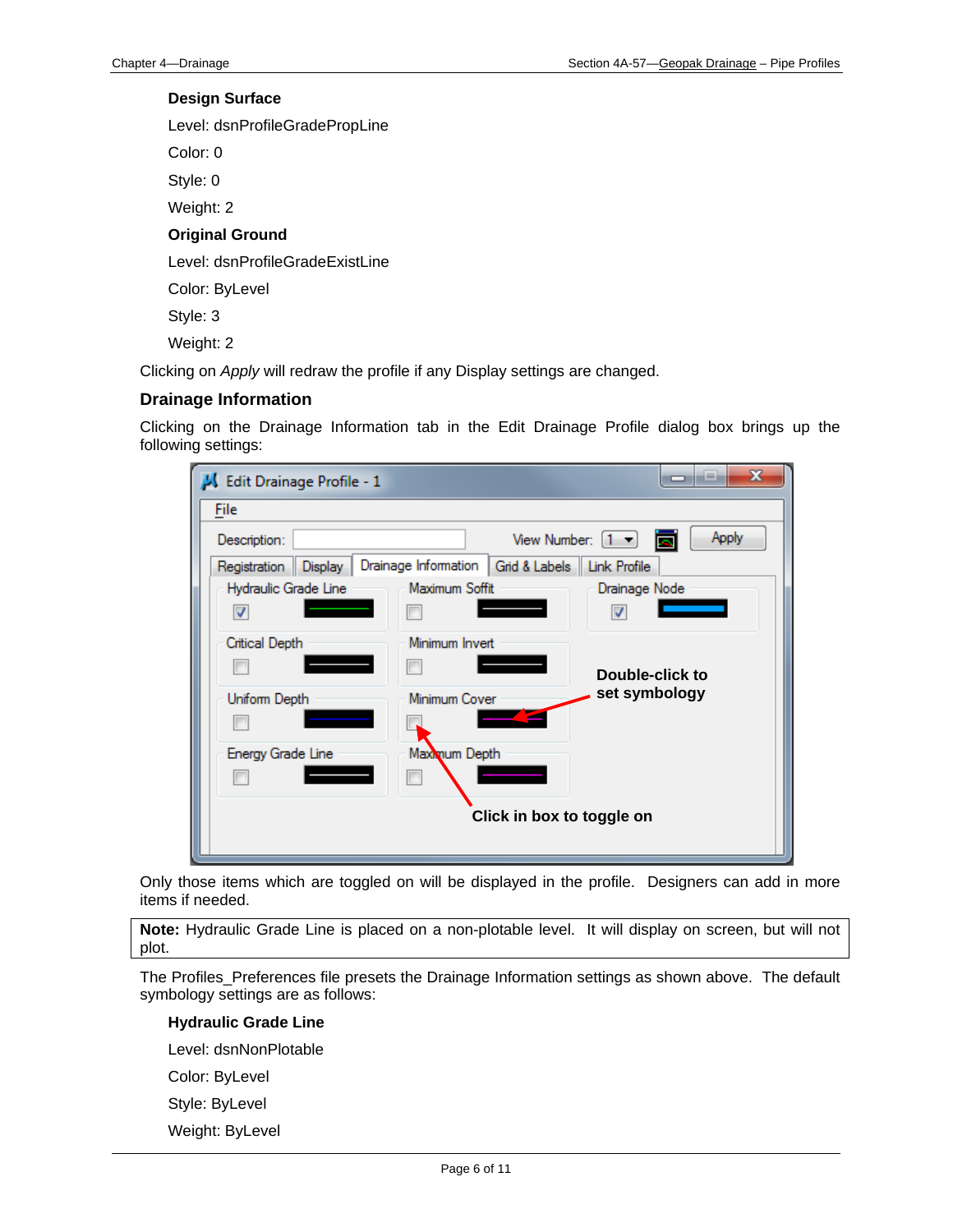#### **Drainage Node**

Level: dsnSewerStormIntake

Color: ByLevel

Style: ByLevel

Weight: ByLevel

Toggling *Minimum Cover* on allows designers to check pipe depth to ensure minimum pipe cover is being met. *Minimum Cover* is measured from the form grade elevation for the intakes.

Clicking on *Apply* will redraw the profile if any Drainage Information settings are changed.

# **Grid and Labels**

Clicking on the Grid & Labels tab in the Edit Drainage Profile dialog box brings up the following settings:



The Profiles Preferences file presets the Grid & Labels settings as shown above. This setting will display flow line elevations in the profile.

Only those items which are toggled on will be displayed in the profile. Designers can add in more items if needed.

Clicking on *Apply* will redraw the profile if any Grid & Labels settings are changed.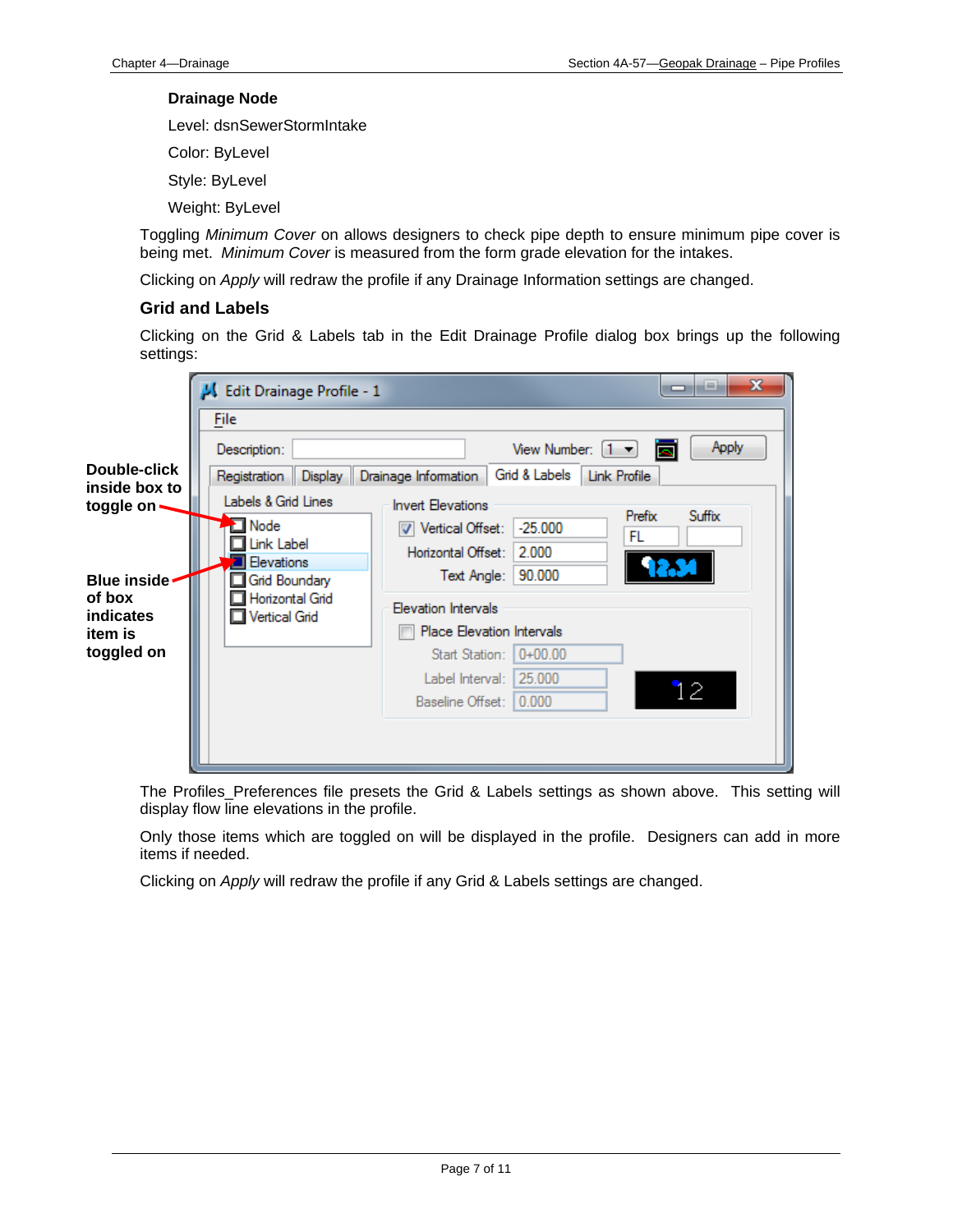# **Link Profile**

Clicking on the Link Profile tab in the Edit Drainage Profile dialog box brings up the following settings:

|                       | $\mathbf x$<br>$\equiv$<br>-<br>Edit Drainage Profile - 1                                                                                       |                                    |           |                                                                                 |             |       |          |   |
|-----------------------|-------------------------------------------------------------------------------------------------------------------------------------------------|------------------------------------|-----------|---------------------------------------------------------------------------------|-------------|-------|----------|---|
|                       | File                                                                                                                                            |                                    |           |                                                                                 |             |       |          |   |
|                       | Apply<br>View Number: $[1 -$<br>b<br>Description:                                                                                               |                                    |           |                                                                                 |             |       |          |   |
|                       |                                                                                                                                                 |                                    |           | Registration    Display    Drainage Information    Grid & Labels   Link Profile |             |       |          |   |
|                       |                                                                                                                                                 | Drainage Profile Points            |           |                                                                                 |             |       |          |   |
|                       | Link ID                                                                                                                                         | Node                               | Elevation | Node                                                                            | Elevation   | Slope | ▲        |   |
|                       | P-1                                                                                                                                             | $  - 1$                            | 1128.453  | E <sub>2</sub>                                                                  | 1127.180    | 0.958 | $\equiv$ | 던 |
|                       | P-2                                                                                                                                             | E <sub>2</sub>                     | 1126.880  |                                                                                 | 1126.059    | 0.574 |          | Φ |
|                       | P-3                                                                                                                                             | $ {-}3 $                           | 1125.759  | $  -4$                                                                          | 1125.311    | 0.400 | ٠        |   |
|                       | Details<br>Node<br>Node<br>Min. Cover:<br>1129.703<br>Min. Cover:<br>1128.430<br>۰<br>۰<br>1128.453<br>1127.180<br>Hold Invert:<br>Hold Invert: |                                    |           |                                                                                 |             |       |          |   |
|                       |                                                                                                                                                 | Drainage Library Item<br>15" 2000D |           |                                                                                 | Hold Slope: |       | 0.958    |   |
| Center View:<br>$1 -$ |                                                                                                                                                 |                                    |           |                                                                                 |             |       |          |   |

Designers can use this tab to review and modify links included in the profile.

# **Drainage Profile Points**

This contains the list of links included in the profile. Click on a link to modify it (P-1 for this example). Details will automatically populate.

# **Details**

Min. Cover: Based on the minimum depth chosen when setting the elevations for the node (see Elevations in Section 4A-53).

Hold Invert: Toggling this on allows the designer to set the elevation for the invert of the pipe. The designer has 2 options:

- Key-in a value. The designer can type in a value for the invert.
- Use the  $\triangleq$  icon. This will allow the designer to change the invert elevation by moving the invert up or down within the MicroStation file. Move the cursor into the red circle and move the mouse up or down to position the invert



Drainage Library Item: The designer can change the pipe size or class by choosing an item from the drop down menu using the  $\bullet$  icon.

Hold Slope: Toggling this on allows the designer to set the slope for the pipe.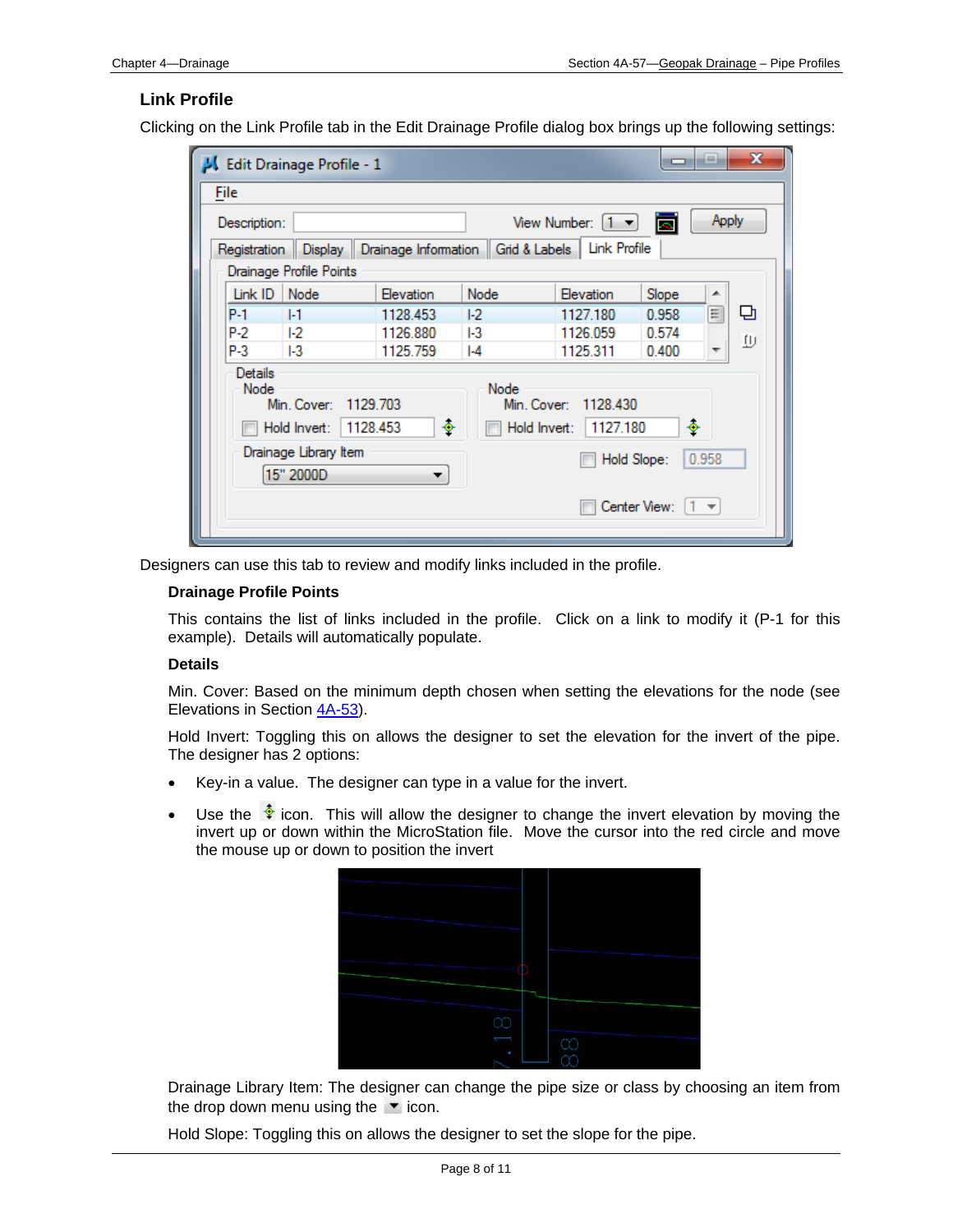Center View: Toggling this on allows the designer to center the pipe in the chosen view.

Clicking the *Modify Segment* icon  $\Box$  will accept changes.

Clicking on *Apply* will redraw the profile if any Link Profile settings are changed.

# **Adding Pipe Apron Profiles**

Geopak Drainage does not draw pipe aprons in pipe profiles. These must be added separately. The drainage cell library contains profile views of pipe aprons listed in the Standard Road Plans. These are added to pipe profiles in MicroStation in the same manner as other cells (remember to set the correct horizontal and vertical scale when placing). Once placed, they can be manipulated and further scaled as needed.

# **Editing a Pipe Profile**

Pipe profiles can be edited at any time. This is done through the Edit Drainage Profile dialog box. To open the Edit Drainage Profile dialog box, designers need to access the Select Profile to Edit dialog box:

| 1) Choose a                                                          | Select Profile to Edit |  |  |  |  |
|----------------------------------------------------------------------|------------------------|--|--|--|--|
| profile to edit-                                                     | ID<br>Description      |  |  |  |  |
|                                                                      | 2                      |  |  |  |  |
| 2) Click OK to bring<br>up the Edit Drainage<br>Profile dialog box - |                        |  |  |  |  |
|                                                                      | Cancel<br>ок           |  |  |  |  |

Accessing the Select Profile to Edit dialog box can be done in several ways:

• Using the Component menu in the DRAINAGE dialog box:

|         | J DRAINAGE - Cheslea Creek.gdf - [No Active Network] |  |  |           |                                      |  |  |  |  |
|---------|------------------------------------------------------|--|--|-----------|--------------------------------------|--|--|--|--|
| Project | Component                                            |  |  |           | Network Reports Utilities Tool Boxes |  |  |  |  |
|         | Area                                                 |  |  |           |                                      |  |  |  |  |
|         | Node                                                 |  |  |           |                                      |  |  |  |  |
|         | Link                                                 |  |  |           |                                      |  |  |  |  |
|         | Profile                                              |  |  | Add       |                                      |  |  |  |  |
|         | Culvert                                              |  |  | Edit List |                                      |  |  |  |  |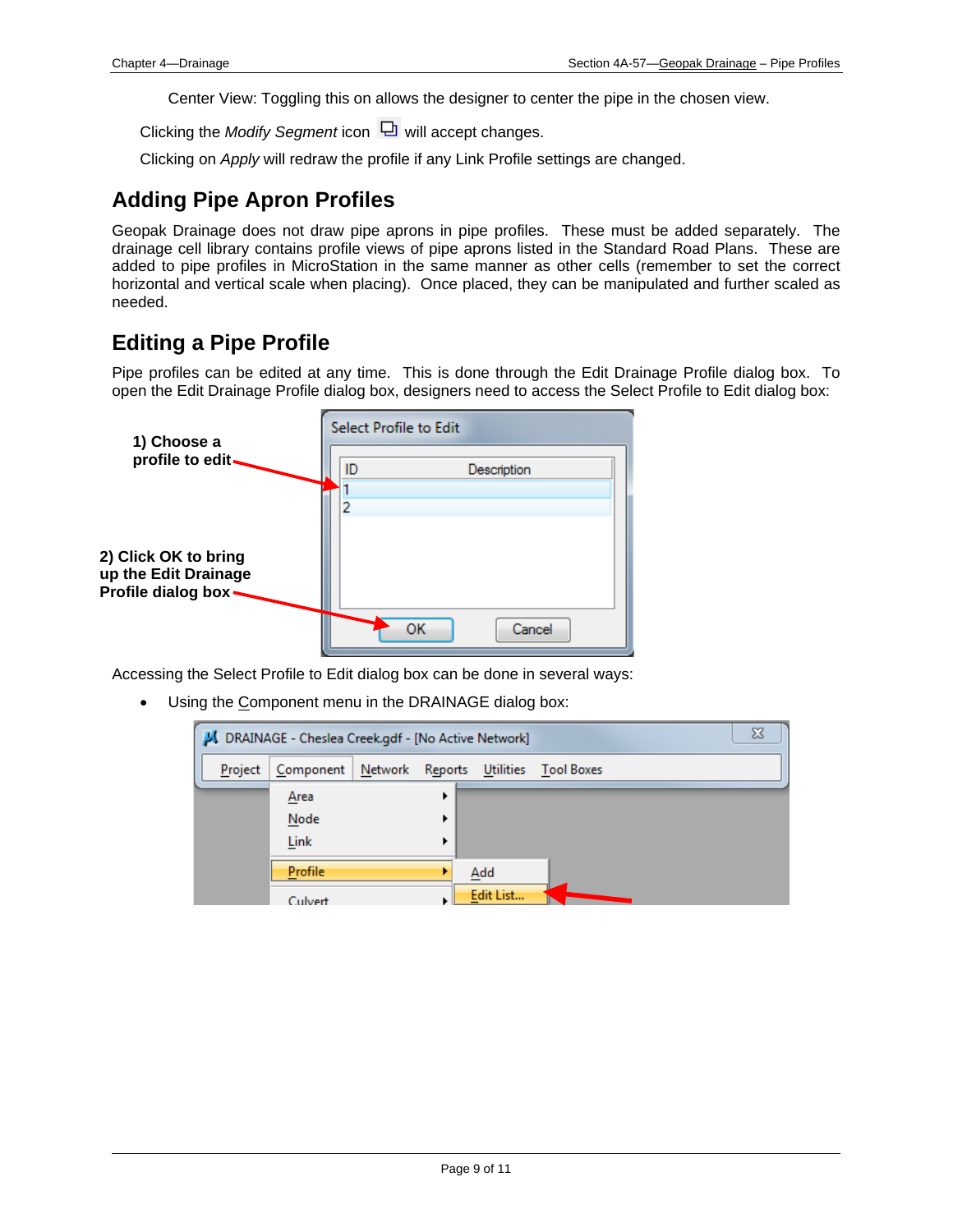• Using the Drainage Profile toolbox accessed through the DRAINAGE dialog box:



The following tool box will appear:

| <b>Click here to open the Select</b><br>Profile to Edit dialog box. | Drainage Profile<br>$\Sigma$ |
|---------------------------------------------------------------------|------------------------------|
|                                                                     | 人名奥利奥                        |
|                                                                     | Drainage Profile List        |

• Using the Drainage Tool Box accessed through the DRAINAGE dialog box:



The following tool box will appear:

| <b>Click on this icon</b>            | Drainage Tool Box<br>$\mathbb{Z}$ |
|--------------------------------------|-----------------------------------|
| and hold mouse<br>button down until. | 医同 解放 迷路<br>瓣<br>₪<br>「四にり        |
| drop down menu<br>appears            | Add Drainage Profile<br>ਇਥ        |
|                                      | Drainage Profile List             |

Designers can also access the Edit Drainage Profile dialog box using the Navigator accessed through the DRAINAGE dialog box:



The following dialog box will appear: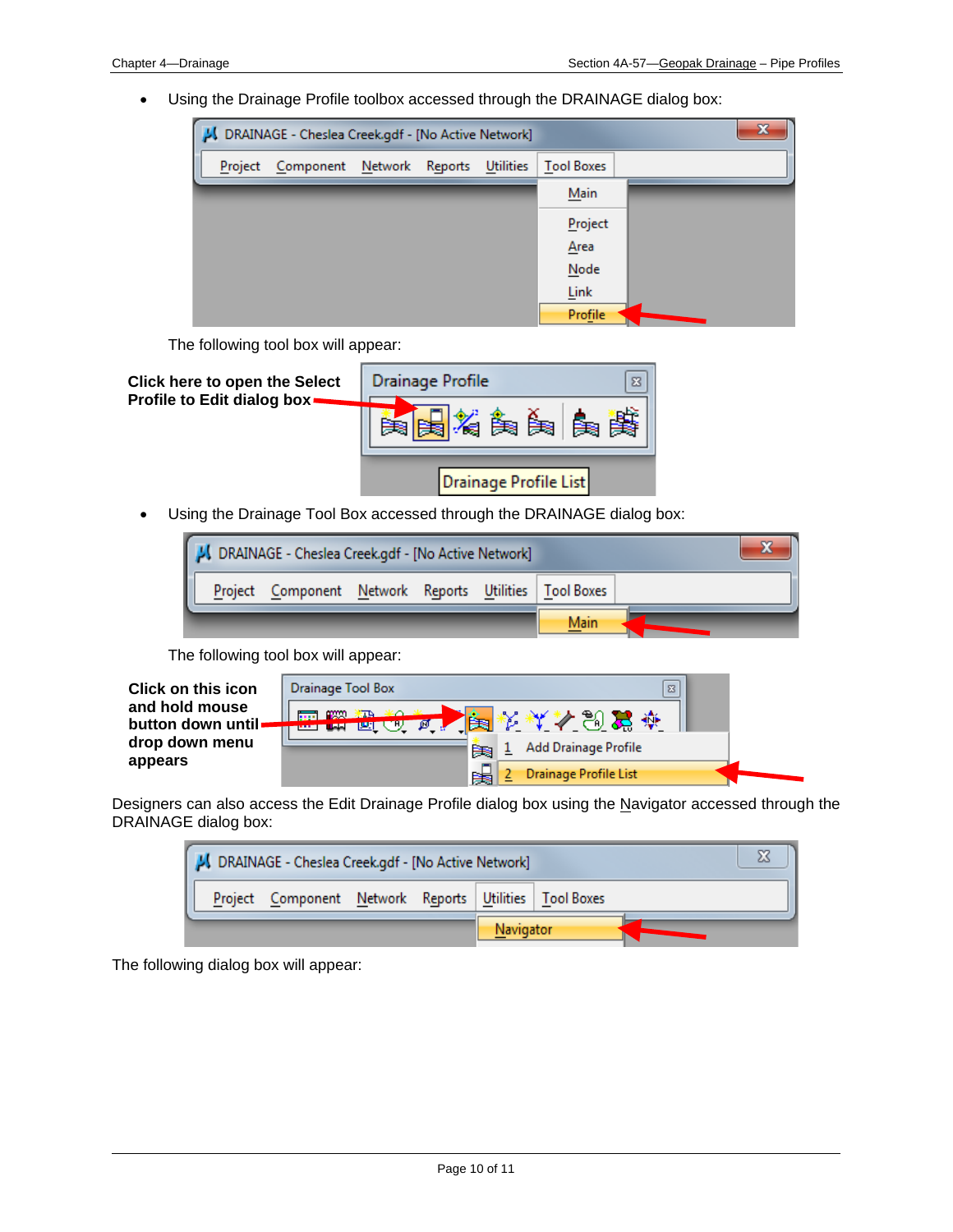|                                      | Navigator     |                      | --    | $\mathbf{x}$ |                                      |
|--------------------------------------|---------------|----------------------|-------|--------------|--------------------------------------|
| 2) Highlight profile<br>to be edited | View<br>Tools |                      |       |              | 1) Click this icon                   |
|                                      |               | ⊕₩∞√⊫                |       |              |                                      |
|                                      | ID            | Description          |       |              | 3) Click Modify<br><b>Items icon</b> |
|                                      | 2             |                      |       | F            |                                      |
|                                      |               |                      |       |              |                                      |
|                                      |               |                      |       |              | <b>Modify Items</b>                  |
|                                      |               |                      |       |              |                                      |
|                                      |               |                      |       | Φ            |                                      |
|                                      | Highlight     | <b>Window Center</b> | Query |              |                                      |

Once the Edit Drainage Profile dialog box has been opened, designers can modify profiles using the same procedures discussed for creating a profile.

**Note:** In order to have changes take place, the *Apply* button must be clicked.